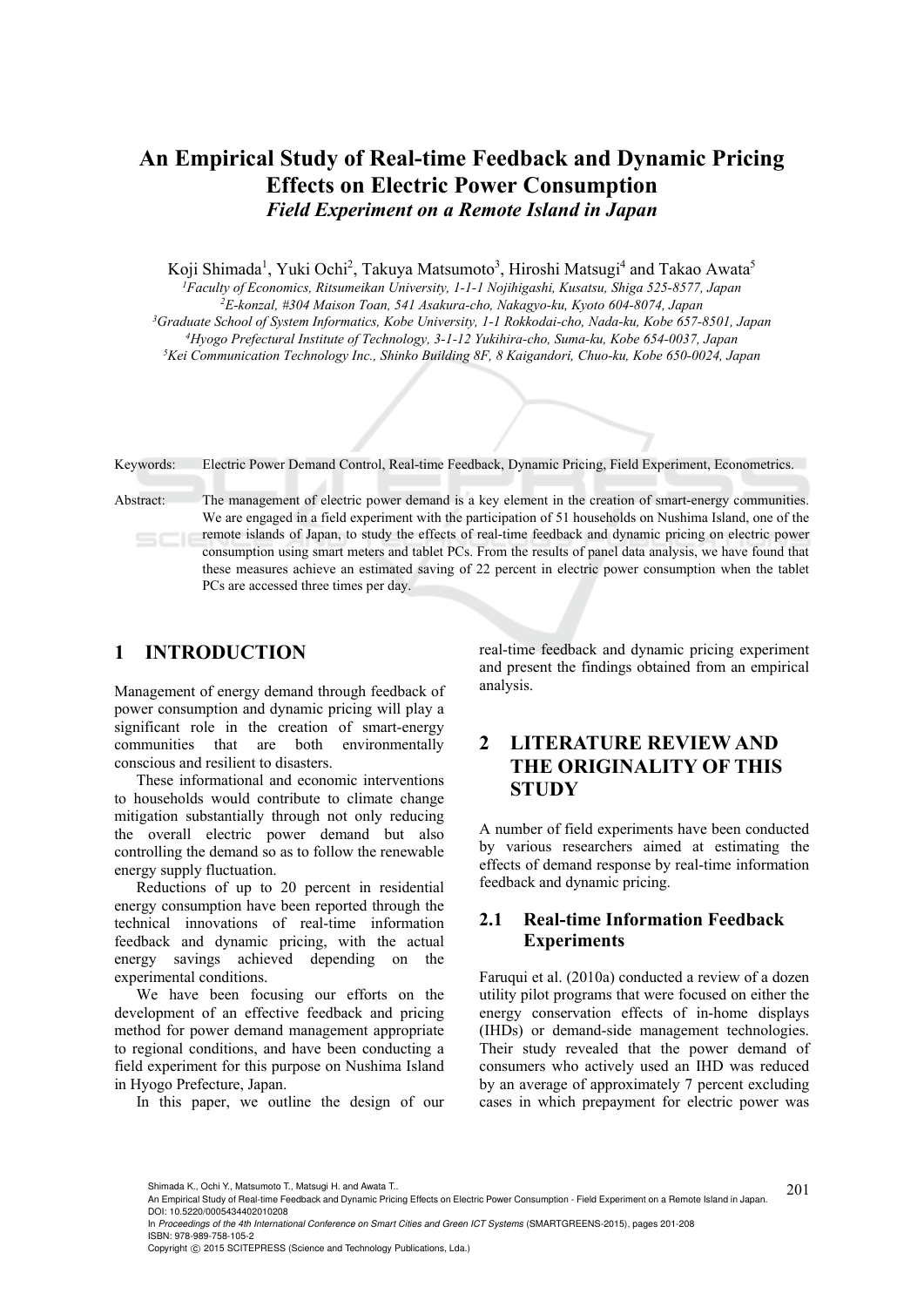involved. They also found that consumers reduced their electric power consumption by double that amount when they were both using an IHD and in an electric power payment system.

On the other hand, Houde et al. (2013) found that access to real-time feedback resulted in a 5.7 percent average reduction in household electric power consumption, with significant declines continuing for up to four weeks. However, they only included few factors such as temperature and precipitation into their models.

Real-time information feedback has therefore been demonstrated to be an effective tool to reduce electric power consumption by 6 to 7 percent.

#### **2.2 Dynamic Pricing Experiments**

Faruqui *et al.* (2010b) reported the results of 15 experimental surveys showing that time-of-use (TOU) rates induce a drop in peak demand ranging from 3 to 6 percent and that critical-peak pricing (CPP) tariffs induce a drop in peak demand of between 13 and 20 percent.

On the other hand, Thorsnes *et. al.* (2012) conducted an experiment on time-varying prices in New Zealand and found that, in winter, participating households reduced electric power consumption by at least 10 percent. They also pointed out that the response varied with house and household size.

These pricing effects are dependent on peak/offpeak price differentials, with reductions ranging from several percent to 20 percent.

#### **2.3 Originality of This Study**

Having reviewed those existing studies, this study puts an emphasis on methodological development to achieve overall electric power demand reduction rather than aiming at peak cut or peak shift by using informational and economic intervention.

Additionally, this study takes into account a wide variety of factors that affect electric power consumption level: not only weather conditions such as temperature and wind speed but also the number of electric appliances in use and living conditions such as housing structures and electric power contact types.

Our model can take into account the impacts of various surrounding factors so as to estimate the real-time feedback and dynamic pricing effects more sharply than previous studies such as Houde *et al.* (2013).

# **3 METHOD AND DATA**

### **3.1 Outline of the Experiment**

Considering both the experiences in the previous experiments and the fragile condition of electric power supply on remote islands, we designed a field experiment on Nushima Island with the following objectives:

1) to estimate the effects of both real-time information feedback and dynamic pricing on electric power consumption;

2) to investigate the sustainable long-term effect obtainable by these measures in terms of climate change mitigation, rather than focusing only on short-term demand response;

3) to develop an effective pricing method in accordance with the daily fluctuations of solar photovoltaic power generation on the island.

With regard to item 3) above, the pricing signal may be reversed when compared with the usual practice of peak load pricing because the price on a hot and sunny day will be high.

This empirical study being carried out on Nushima Island is a three-year project that commenced in 2012. In that year, smart meters were installed in the dwellings of 51 households. In May 2013, tablet PCs were distributed to the participants to provide them with feedback on their electric power consumption. In addition, dynamic pricing was introduced on a trial basis in the summer of 2014.

#### **3.1.1 Real-time Feedback**

We have presented three patterns of feedback information to the participating households related to their electric power consumption. Figure 1 shows the various types of information displayed on a tablet PC. Each household can view its electric power consumption and per-capita consumption in real time PC in Pattern 1. In Pattern 2, they can also compare their consumption with the average consumption of the participating households. Furthermore, in Patten 3, a ranking of the levels of power consumption of the participating households is displayed.

Table 1 shows the schedule of the feedback patterns. The patterns were rotated monthly from Pattern 1 to Pattern 3 in succession until April 2014, and then remained in Pattern 3 from May 2014 onward in preparation for the dynamic pricing experiment in the summer. This was based on the principle that the effect of dynamic pricing would be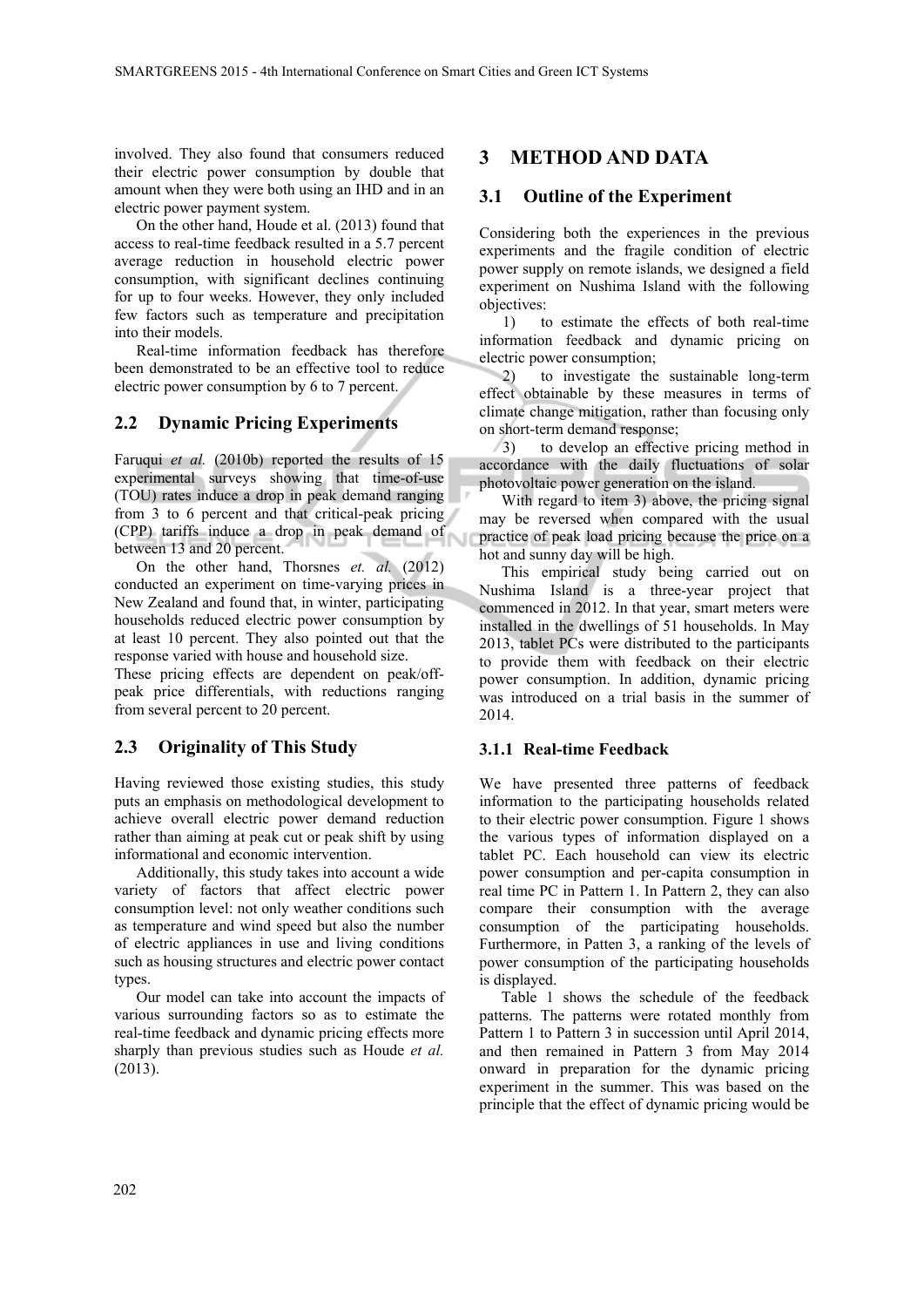

able to be assessed most clearly when the type of feedback information was fixed.

Figure 1: Information displayed on a tablet PC.

|      |           |         | Pattern |   |
|------|-----------|---------|---------|---|
|      |           | 1       | 2       | 3 |
|      | Jan.-Apr. |         |         |   |
|      | May       | ()      |         |   |
|      | Jun.      | $( \ )$ |         |   |
|      | Jul.      |         | Γ.      |   |
| 2013 | Aug.      |         |         | ∩ |
|      | Sep.      |         |         |   |
|      | Oct.      |         | ( )     |   |
|      | Nov.      |         |         | 0 |
|      | Dec.      | ( )     |         |   |
|      | Jan.      |         |         |   |
|      | Feb.      |         |         | ∩ |
| 2014 | Mar.      |         |         |   |
|      | Apr.      |         |         |   |
|      | May-Oct.  |         |         |   |

#### Table 1: Schedule of feedback patterns.

#### **3.1.2 Dynamic Pricing**

The dynamic pricing experiment was implemented from August 26 to September 8, 2014. Each of the participating households was allocated 7,000 points at the beginning of the experiment, and points were deducted based on their electric power consumption. Participants could exchange the remaining balance of points into real money at the end of the experiment.

We prepared three types of deduction rates and changed the rate daily according to the weather forecast. The rate, calculated in terms of points/(kWh/person), was 20 when the weather forecast for both the preceding and current days included "sunny," 30 when the forecast for either the preceding or current days included "sunny," and 40 when the forecast for neither the preceding nor current days included "sunny." The reason why the deduction rate on cloudy or rainy days was higher than on sunny days was that we assumed a smartenergy community where electric power is supplied by renewable energy such as solar power and energy stored in batteries. Energy stored in the batteries would decrease on cloudy or rainy days because the photovoltaic power generation system would produce less energy. Table 2 shows the daily weather forecast and the deduction rates during the period of the dynamic pricing experiment.

Table 2: Schedule of deduction rates.

|         | Weather  | Deduction rate        |  |
|---------|----------|-----------------------|--|
|         | forecast | [points/(kWh/person)] |  |
| Aug. 26 |          | 30                    |  |
| Aug. 27 |          | 40                    |  |
| Aug. 28 |          | 30                    |  |
| Aug. 29 |          | 20                    |  |
| Aug. 30 |          | 20                    |  |
| Aug. 31 |          | 20                    |  |
| Sep. 1  |          | 20                    |  |
| Sep. 2  |          | 20                    |  |
| Sep. 3  |          | 20                    |  |
| Sep. 4  |          | 30                    |  |
| Sep. 5  |          | 40                    |  |
| Sep. 6  |          | 40                    |  |
| Sep. 7  |          | 40                    |  |
| Sep. 8  |          | 30                    |  |

#### **3.2 Analysis Method**

#### **3.2.1 Panel Data Analysis**

We have been conducting panel data analysis in this study to assess the effects of real-time feedback and dynamic pricing on the management of electric power demand. In view of the fact that power demand varies according to various factors,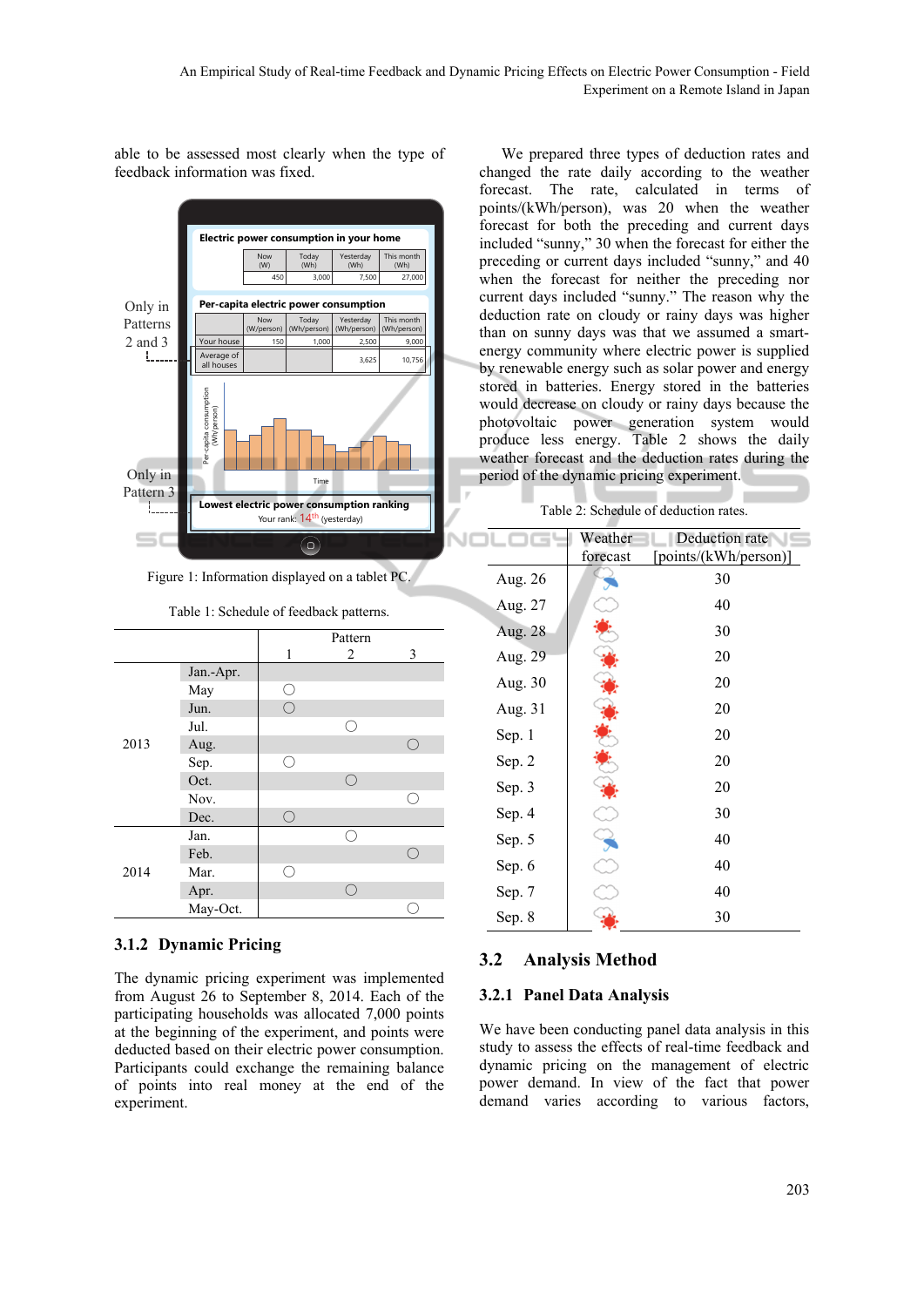including temperature, household size, and types of household electrical appliances used, the effects of feedback and dynamic pricing should be estimated separately from other factors that may have an influence on electric power consumption taking the diversity of the participating households into consideration.

#### **3.2.2 Analysis of All Households**

We performed an analysis of the daily electric power consumption of the 51 participating households. Equation (1) is the estimating equation used to determine the effects of real-time feedback and dynamic pricing on daily power demand. The equation defines daily electric power consumption in terms of an explained variable and four types of factors as explanatory variables; namely, factors related to the external environment, internal environment, feedback, and dynamic pricing. The formula was originally developed for this study based on the authors' investigations.

The external environmental factors refer to the weather conditions; namely, the cooling degreehours, heating degree-hours, and daily mean wind speed. The cooling/heating degree-hours describe to what extent (in degrees) and for how long (in hours) the outside air temperature is higher/lower than a specific base temperature. The base temperature for cooling degree-hours was set at 24°C and that for heating degree-hours was set at 18°C.

The internal environmental factors were composed of the number of household members, air conditioners, refrigerators, and commercial freezers in the case of households engaged in fishery; whether all of the energy in a household was supplied by electricity; whether non-electrical heating equipment was used; whether the household was living in a timber house; and whether the targeted period was the summer vacation season.

The factors related to feedback consisted of the feedback pattern and the frequency of viewing electric power consumption on the tablet PC.

Finally, the factors related to dynamic pricing comprised three deduction rates according to the weather conditions.

We adopted a cross-sectional seemingly unrelated regression (SUR) model in order to take a large number of explanatory variables into consideration. The number of samples obtained excluding missing values amounted to 28,347, which were collected from the 51 households over a period of 664 days from January 1, 2013 to October 31, 2014.

 $EC_{i.d}$ 

$$
= C + \alpha_{1}HH_{i,d} + \alpha_{2}HH_{i,d}^{\frac{1}{2}} + \alpha_{3}CDH_{i,d} + \alpha_{4}CDH_{i,d}^{\frac{2}{2}} + \alpha_{5}HDH_{i,d} + \alpha_{6}HDH_{i,d}^{\frac{2}{2}} + \alpha_{7}W_{S_{i,d}} + \alpha_{8}AC_{i,d} + \alpha_{9}RF_{i,d} + \alpha_{10}CF_{i,d} + \alpha_{11}DUM_{E_{i,d}} + \alpha_{12}DUM_{K_{i,d}} + \alpha_{13}DUM_{1,d}^{\frac{1}{2}} + \alpha_{14}DUM_{i,d} + \alpha_{15}DUM_{1,d}^{\frac{1}{2}} + \alpha_{14}DUM_{i,d} + \alpha_{19}DUM_{1,d}^{\frac{1}{2}} + \alpha_{20}DUM_{2,d}^{\frac{1}{2}} + \cdots + \alpha_{20}DUM_{2,d}^{\frac{1}{2}} + \alpha_{24}DUM_{1,d}^{\frac{1}{2}} + \alpha_{24}DUM_{1,d}^{\frac{1}{2}} + \alpha_{32}DUM_{3,d}^{\frac{1}{2}} + \cdots + \alpha_{32}DUM_{3,d}^{\frac{1}{2}} + \alpha_{33} \{\ln(VC_{i,d} + 1) \times DUM_{1,d}^{\frac{1}{2}}\} + \cdots + \alpha_{50} \{\ln(VC_{i,d} + 1) \times DUM_{3,d}^{\frac{1}{2}} + \alpha_{51}DUM_{1,d}^{\frac{1}{2}} + \alpha_{54} \{\ln(VC_{i,d} + 1) \times DUM_{20}P_{i,d}\} + \alpha_{54} \{\ln(VC_{i,d} + 1) \times DUM_{30}P_{i,d}\} + \alpha_{56} \{\ln(VC_{i,d} + 1) \times DUM_{30}P_{i,d}\} + \alpha_{56} \{\ln(VC_{i,d} + 1) \times DUM_{40}P_{i,d}\} \qquad \text{and} \qquad \text{and} \qquad \text{and} \qquad \text{and} \qquad \text{and} \qquad \text{and} \qquad \text{and} \qquad \text{and} \qquad \text{and} \qquad \text{and} \qquad \text{and} \qquad \text{and} \qquad \text{and} \qquad \text{
$$

| EС           | Daily electric power consumption         |
|--------------|------------------------------------------|
|              | [Wh/day]                                 |
| C            | Constant                                 |
| HH           | Number of<br>household<br>members        |
|              | [persons]                                |
| <i>CDH</i>   | Cooling degree-hours [degree-hours]      |
| HDH          | Heating degree-hours [degree-hours]      |
| WS           | Daily mean wind speed [m/s]              |
| AC           | Number of air conditioners [units]       |
| RF           | Number of refrigerators [units]          |
| CF           | Number of commercial freezers [units]    |
| <b>DUME</b>  | Dummy variable for households where      |
|              | all energy is supplied by electric power |
| <b>DUMK</b>  | Dummy variable for use of non-           |
|              | electrical heating equipment such as a   |
|              | kerosene heater                          |
| <i>DUMT</i>  | Dummy variable for living in a timber    |
|              | house                                    |
| <i>DUMV</i>  | Dummy variable for summer vacation       |
|              | season                                   |
| DUMX Y       | Dummy variable for feedback period       |
|              | (X: pattern of feedback, Y: month)       |
| VC           | Daily frequency of viewing electric      |
|              | power consumption on the tablet PC       |
|              | [times/day]                              |
| <i>DUMZP</i> | Dummy variable for days of dynamic       |
|              | pricing (Z: deduction rate)              |
| $\alpha$     | Partial regression coefficient           |
| d            | Date                                     |
| i            | ID number of each household              |
|              |                                          |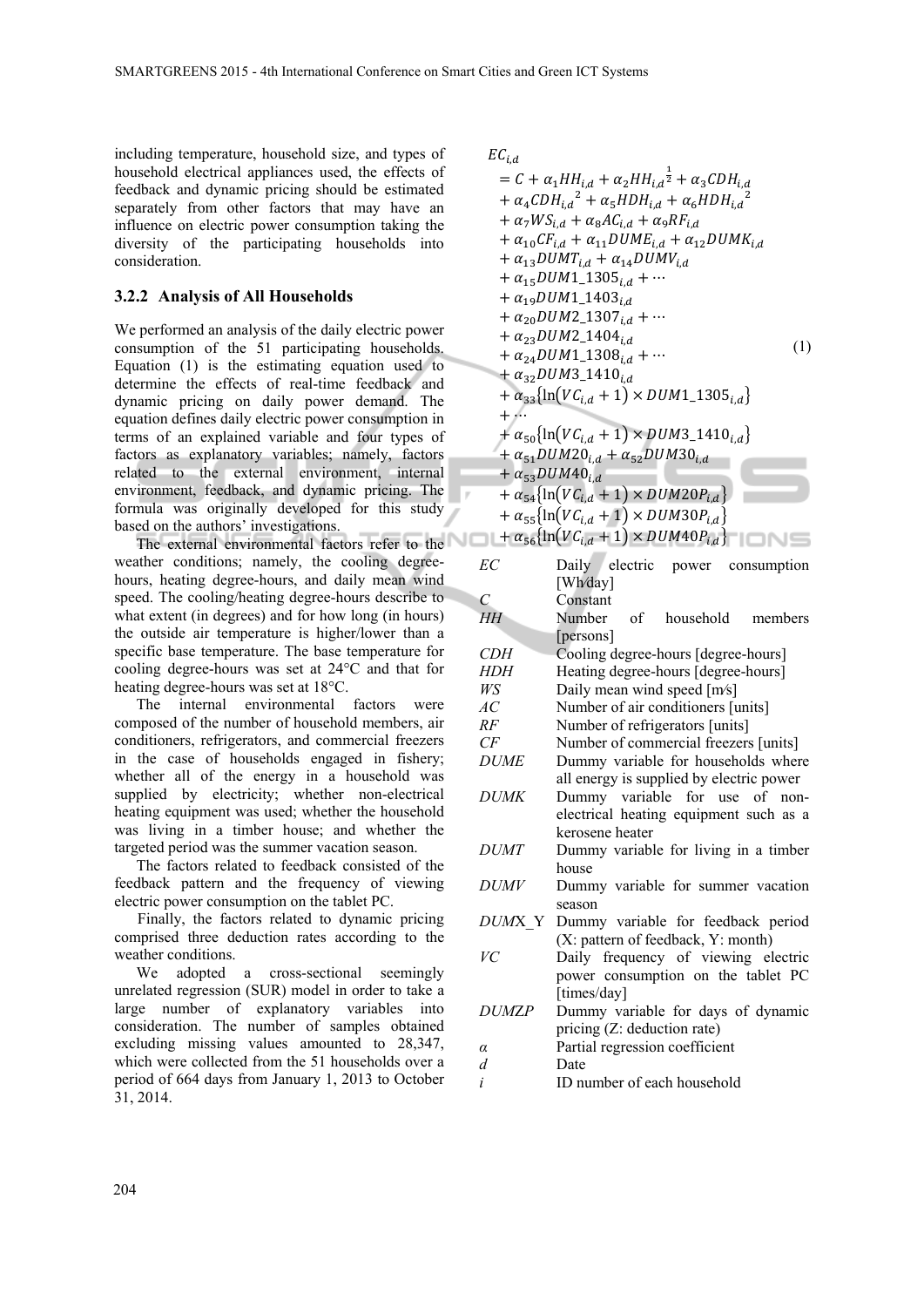#### **3.2.3 Analysis by District**

There are five districts on Nushima Island, and the characteristics of and attitudes toward this experimental study differ among them. We therefore assessed the impact of real-time feedback and dynamic pricing by district. The analysis was performed using Equation (2).

Equation (2) has fewer variables than Equation (1) because it has constraints based on the crosssectional sample volume for panel data analysis.

This analysis focused on feedback of the Pattern 3 type and dynamic pricing. We also adopted a cross-sectional SUR model here. The number of samples obtained excluding missing values was 3,396 in Minami District, 3,480 in Naka District, 4,424 in Kita District, 3,342 in Higashi District, and 2,591 in Tomari District.

 $EC_{i,d}$ 

$$
= C + \alpha_1 HH_{i,d} + \alpha_2 HH_{i,d}^{\frac{1}{2}} + \alpha_3 CDH_{i,d} + \alpha_4 CDH_{i,d}^{\frac{2}{2}} + \alpha_5 HDH_{i,d} + \alpha_6 HDH_{i,d}^{\frac{2}{2}} + \alpha_7 W S_{i,d} + \alpha_8 AC_{i,d} + \alpha_9 RF_{i,d} + \alpha_{10} CF_{i,d} + \alpha_{11} D U ME_{i,d} + \alpha_{12} D U MK_{i,d} + \alpha_{13} D U MV_{i,d} + \alpha_{14} D U M 3_{i,d} + \alpha_{15} \{\ln(V C_{i,d} + 1) \times D U M 3_{i,d}\} + \alpha_{16} D U M 20_{i,d} + \alpha_{17} D U M 30_{i,d} + \alpha_{19} \{\ln(V C_{i,d} + 1) \times D U M 20 P_{i,d}\} + \alpha_{20} \{\ln(V C_{i,d} + 1) \times D U M 30 P_{i,d}\} + \alpha_{21} \{\ln(V C_{i,d} + 1) \times D U M 40 P_{i,d}\}
$$

*DUM*3 Dummy variable for feedback period in Pattern 3

#### **3.3 Data**

We are assessing the impacts of feedback and dynamic pricing on the actual electric power demand by using data collected via smart meters. Smart meters are also gathering data on the frequency of viewing power consumption feedback on the tablet PCs. Data regarding the external environmental factors for the present study were obtained or calculated from the Climate Statistics provided online by the Japan Meteorological Agency. Data on the internal environmental factors such as the number of electrical appliances were based on questionnaires targeting the participating households.

# **4 RESULTS AND DISCUSSION**

#### **4.1 Results of Dynamic Pricing**

The average electric power consumption of the participating households during the period of the dynamic pricing experiment was reduced by 2.7 percent compared with the same period in the preceding year. Figure 2 shows the changes in power consumption compared with the preceding year by district. Reductions in power consumption were seen in all of the districts except Tomari, with the Kita District achieving the largest reduction.



Figure 2: Changes in electric power consumption compared with the preceding year by district.

#### **4.2 Results of Panel Data Analysis**

#### **4.2.1 Analysis of All Households**

From the results of the panel data analysis of all of the participating households, the adjusted R squared value was 0.9142 and the Durbin-Watson statistic was 1.183. As shown in Table 3, real-time feedback had the effect of reducing electric power consumption in many of the months studied, because the coefficients of *DUM*1\_1305, *DUM*1\_1306, *DUM*1\_1309, *DUM*2\_1307, *DUM*2\_1310, *DUM*2\_1404, *DUM*3\_1311, *DUM*3\_1405, *DUM*3\_1406, *DUM*3\_1407, *DUM*3\_1409, and *DUM*3\_1410 are statistically significant at the 1 percent level and have negative value. The symbols \*, \*\*, and \*\*\* in Table 3 indicate statistical significance at the 10%, 5%, and 1% levels, respectively.

Additionally, the coefficients of the cross terms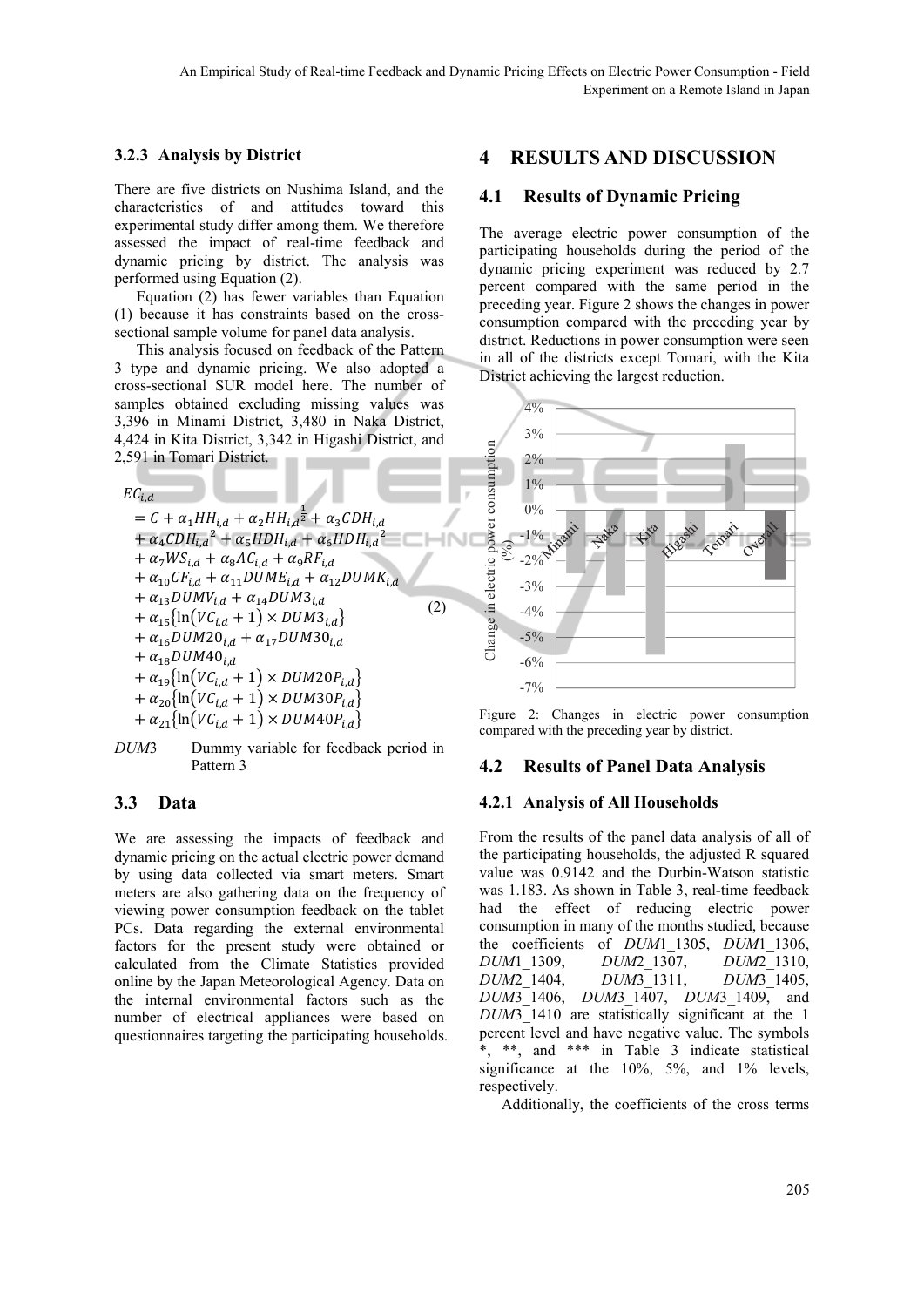| Variable                              | Coefficient |        | t value   |  |
|---------------------------------------|-------------|--------|-----------|--|
| $1305$ (*1)<br>DUM1                   | $-1,838$    | ***    | $-9.212$  |  |
| DUM1 1306 (*1)                        | $-2,632$    | ***    | $-12.06$  |  |
| $1309$ (*1)<br>DUM1                   | $-1,992$    | ***    | $-9.230$  |  |
| DUM1 1312                             | 138.0       |        | 0.7339    |  |
| DUM1 1403                             | $-87.23$    |        | $-0.693$  |  |
| $DUM2_1307$ (*1)                      | $-1,898$    | ***    | $-6.437$  |  |
| $(*1)$<br>DUM2 1310                   | $-2,267$    | ***    | -14.51    |  |
| 1401<br>DUM <sub>2</sub>              | 343.3       | $* *$  | 1.961     |  |
| DUM2 1404                             | $-1,852$    | ***    | -12.57    |  |
| DUM3 1308                             | 118.6       |        | 0.3208    |  |
| DUM3 1311                             | $-1,027$    | ***    | $-8.146$  |  |
| DUM3 1402                             | 285.4       | $\ast$ | 1.753     |  |
| DUM3 1405 (*2)                        | $-2,510$    | ***    | $-16.72$  |  |
| DUM3 1406 (*2)                        | $-2,612$    | ***    | $-14.52$  |  |
| DUM3 1407<br>$(*2)$                   | $-1,623$    | ***    | $-6.625$  |  |
| DUM3 1408                             | $-344.6$    |        | $-1.296$  |  |
| DUM3 1409 (*2)                        | $-2,600$    | ***    | $-13.06$  |  |
| $DUM3$ 1410 (*2)                      | $-2,662$    | ***    | $-15.32$  |  |
| $ln(VC+1)\times DUM1 - 1305$          | 59.94       |        | 0.8199    |  |
| $ln(VC+1)\times DUM1$ 1306            | 59.31       |        | 0.8148    |  |
| $ln(VC+1)\times DUM1$ 1309            | $-151.4$    |        | -1.457    |  |
| $ln(VC+1) \times DUM1$ 1312           | 661.9       | ***    | 3.476     |  |
| $ln(VC+1) \times DUM1$ 1403           | 601.3       | **     | 4.175     |  |
| $ln(VC+1) \times DUM2$ 1307           | $-497.9$    | ***    | $-4.127$  |  |
| $ln(VC+1) \times DUM2$ 1310           | 21.97       |        | 0.1480    |  |
| $ln(VC+1) \times DUM2$ 1401           | 342.5       |        | 1.498     |  |
| $ln(VC+1) \times DUM2$ 1404           | 949.6       | ***    | 5.801     |  |
| $ln(VC+1)\times DUM3$ 1308            | $-189.4$    |        | $-1.251$  |  |
| $ln(VC+1) \times DUM3$ 1311           | 468.8       | $**$   | 2.565     |  |
| $ln(VC+1) \times DUM3$ 1402           | 646.4       | ***    | 3.919     |  |
| $ln(VC+1) \times DUM3$ 1405           | 805.6       | ***    | 5.213     |  |
| $ln(VC+1) \times DUM3$ 1406           | $-14.78$    |        | $-0.1529$ |  |
| $ln(VC+1)\times DUM3$ 1407 (*3)       | -640.4      | ***    | -4.173    |  |
| $ln(VC+1) \times DUM3$ 1408 (*3)      | $-1,303$    | ***    | $-8.063$  |  |
| $ln(VC+1) \times DUM3$ 1409 (*3)      | $-382.4$    | ***    | $-3.384$  |  |
| $ln(VC+1) \times DUM3$ 1410<br>$(*3)$ | $-560.1$    | ***    | $-5.152$  |  |
| DUM20P                                | 29.51       |        | 0.0766    |  |
| DUM30P                                | 281.1       |        | 0.9736    |  |
| $DUM40P$ (*4)                         | 1,123       | ***    | 4.998     |  |
| $ln(VC+1)\times DUM20P$               | 150.7       |        | 0.5276    |  |
| $ln(VC+1)\times DUM30P$               | $-123.2$    |        | $-0.444$  |  |
| $ln(VC+1) \times DUM40P$ (*4)         | $-1.049$    | ***    | $-3,653$  |  |

Table 3: Main results of analysis of all participating households.

between the frequency of viewing a tablet PC and the dummy variable for the feedback pattern are statistically significant at the 1 percent level and have negative value from July to October, 2014, which are indicated in  $(*3)$  in Table 3. Those coefficients range from approximately -380 to - 1,300.

However, particularly in the winter and spring seasons, the significant coefficients of the same cross terms are sometimes positive. It is considered to be difficult to reduce electric power consumption in winter, despite the fact that the actively participating households confirmed their

consumption level frequently via the tablet PCs. The differing effects between summer and winter may be related to consumers' perception gap between subjective savings and real savings, as reported by Attari et al. (2010).

On the other hand, only the coefficients of *DUM*40*P* and ln(*VC*+1)×*DUM*40*P* are statistically significant among the variables related to dynamic pricing, which are indicated in (\*4) in Table 3. The result in which *DUM*40*P* has a positive coefficient and ln(*VC*+1)×*DUM*40*P* has a negative coefficient indicates that households that viewed their tablet PC frequently reduced electric power consumption when the deduction rate was 40 points.

Table 4 shows the estimated effect of real-time feedback and dynamic pricing compared with the mean daily consumption of the participating households during the dynamic pricing experiment. Households viewing electric power consumption on the tablet PC three times per day are estimated to have reduced power consumption by 20.1 percent through real-time feedback and 2.1 percent through dynamic pricing.

Regarding the long-term effect of electric power consumption reduction by real-time information feedback, we confirmed almost the same level of coefficients of feedback pattern dummy variables between May/June/July/September/October of 2013 (*DUM1*\_1305, *DUM1*\_1306, *DUM2*\_1307, *DUM1*\_1309, *DUM2*\_1310: -1,838 to -2.632, which are indicated in  $(*1)$  in Table 3) and the same months of 2014 (*DUM3*\_1405, *DUM3*\_1406, *DUM3*\_1407, *DUM3*\_1409, *DUM3*\_1410: -1,623 to -2,662, which are indicated in (\*2) in Table 3). At least for these two years, except in August, real-time information feedback was found to work continuously as an effective electric power demand reduction measure. These results are quite different from those of the previous studies such as Houde et al. (2013) that indicated significant reductions

Table 4: Estimated reduction rate achieved by feedback and dynamic pricing during the dynamic pricing experiment.

|                              | Frequency of viewing<br>tablet PC per day |                 |          |           |  |
|------------------------------|-------------------------------------------|-----------------|----------|-----------|--|
|                              |                                           |                 |          |           |  |
| <b>Real-time</b><br>feedback |                                           |                 |          |           |  |
| Pattern 3                    | $16.7\%$                                  | $18.4\%$        | $19.4\%$ | $-20.1\%$ |  |
| Dynamic<br>pricing           |                                           | $+7.2\% +2.5\%$ | $-0.2\%$ | $-2.1\%$  |  |
| Deduction<br>rate: $40$      |                                           |                 |          |           |  |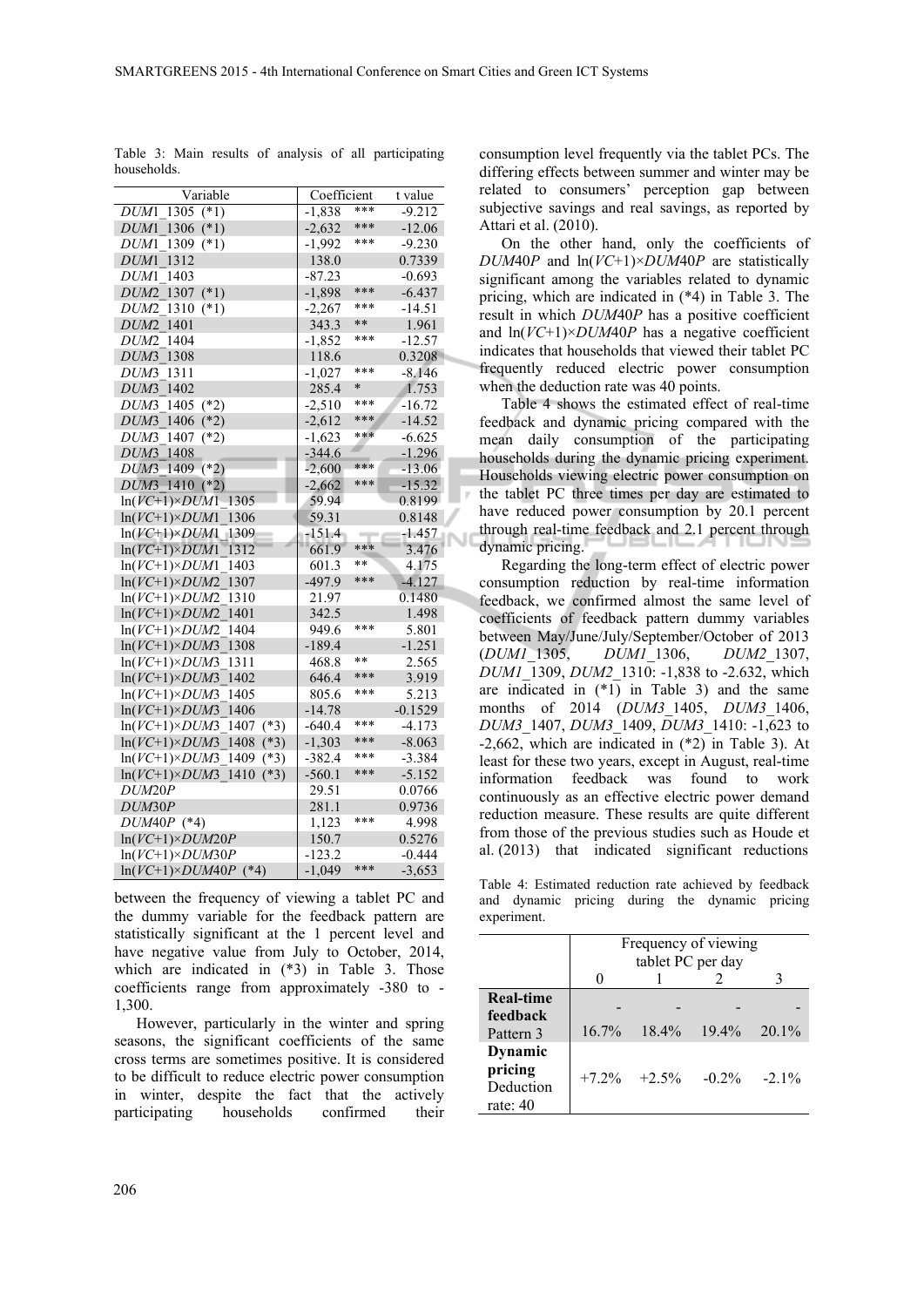continued only for four weeks.

On the other hand, there was no distinct difference in electric power consumption reduction effects among the feedback patterns (Patterns 1 to 3) according to the coefficients of feed-back pattern's dummy variables (*DUM1*, *DUM2*, *DUM3*) in Table 3.

### **4.2.2 Analysis by District**

The estimation results obtained from the panel data analysis by district are shown in Table 5. The coefficients of the dummy variable for feedback in Pattern 3 and the cross terms between the frequency of viewing a tablet PC and the dummy variable for dynamic pricing when the deduction rate was 30/40 were statistically significant at the 1 percent level and had negative values in the districts of Kita, Naka, and Minami, which are indicated in (\*1) in Table 5. These districts are ranked in the top three for reduction of electric power consumption, as shown in Figure 2. This indicates that households in the top three districts tended to reduce power consumption when the deduction rate was high.

Particularly in the districts of Minami and Naka, real-time feedback in Pattern 3 had the effect of reducing power consumption by 11.4 percent compared with the average consumption level of those districts.

Moreover, in Minami District, the frequency of viewing a tablet PC per day increased the power consumption reduction rate as the deduction rate increased, as shown in Table 6. The power consumption reduction rate ranged from 8.7 percent to 19.3 percent when the tablet PCs were accessed three times per day.

Table 6: Estimated reduction rate by dynamic pricing during the dynamic pricing experiment in Minami District.

| Dynamic<br>pricing      | Frequency of viewing<br>tablet PC per day |          |                 |          |  |
|-------------------------|-------------------------------------------|----------|-----------------|----------|--|
| Deduction<br>rate: $20$ | $5.2\%$                                   |          | $-1.7\% -5.8\%$ | $-8.7\%$ |  |
| Deduction<br>rate: $30$ | $0.9\%$                                   | $-6.0\%$ | $10.0\%$        | 12.8%    |  |
| Deduction<br>rate: $40$ | $8.6\%$                                   | $-5.4\%$ | $13.5\%$        | $19.3\%$ |  |

# **5 CONCLUSIONS**

This study investigated the effects of real-time information feedback and dynamic pricing on

| Table 5: Results of analysis by district. |  |  |
|-------------------------------------------|--|--|
|-------------------------------------------|--|--|

|                         | Variable                      | Coefficient  | t value      |
|-------------------------|-------------------------------|--------------|--------------|
| <b>Minami District</b>  |                               |              |              |
| $DUM3$ (*1)             |                               | $-1,769$ *** | $-11.18$     |
| $ln(VC+1)\times DUM3$   |                               | 83.34        | 0.4733       |
| DUM20P                  |                               | 763.3        | 1.188        |
| DUM30P                  |                               | 133.4        | 0.3820       |
| DUM <sub>40</sub> P     |                               | $1,255*$     | 1.907        |
|                         | $ln(VC+1)\times DUM20P$       | $-1,464$ *** | $-3.127$     |
|                         | $ln(VC+1) \times DUM30P$ (*1) | $-1,449$ *** | $-2.726$     |
|                         | $ln(VC+1) \times DUM40P$ (*1) | $-2,943$ *** | $-4.812$     |
| <b>Naka District</b>    |                               |              |              |
| $DUM3$ (*1)             |                               | $-1,747$ *** | $-7.213$     |
| $ln(VC+1)\times DUM3$   |                               | $-13.46$     | $-0.1082$    |
| DUM20P                  |                               | 551.7        | 1.258        |
| DUM30P                  |                               | 747.0        | 1.370        |
| DUM <sub>40</sub> P     |                               | $1,335$ ***  | 5.247        |
|                         | $ln(VC+1) \times DUM20P$      | $-450$       | $-1.578$     |
|                         | $ln(VC+1)\times DUM30P$       | $-420$       | $-0.6579$    |
|                         | $ln(VC+1) \times DUM40P$ (*1) | $-1,314$ *** | $-6.045$     |
| <b>Kita District</b>    |                               |              |              |
| $DUM3$ (*1)             |                               | -520.6 ***   | $-3.324$     |
| $ln(VC+1)\times DUM3$   |                               | 204.5        | 1.700        |
| DUM20P                  |                               | 136.8        | 0.3491       |
| DUM30P                  |                               | $-27.76$     | $-0.03656$   |
| DUM40P                  |                               | 408          | 0.8410       |
|                         | $\ln(VC+1)\times DUM20P$      | $-318$       | $-0.5738$    |
|                         | $ln(VC+1)\times DUM30P$ (*1)  | $-1,160$ *** | $-4.115$     |
|                         | $ln(VC+1) \times DUM40P$      | 25.50        | 0.06106      |
| <b>Higashi District</b> |                               |              |              |
| DUM3                    |                               | -98.05       | $-0.4563$    |
| $ln(VC+1)\times DUM3$   |                               | $-328.8$     | $-1.344$     |
| DUM20P                  |                               | $932.5*$     | 1.857        |
| DUM30P                  |                               | 847.6        | 1.301        |
| DUM <sub>40</sub> P     |                               | 573.9        | 1.540        |
|                         | $ln(VC+1)\times DUM20P$       | $-262.7$     | $-0.6315$    |
|                         | $ln(VC+1)\times DUM30P$       | 30.80        | 0.1016       |
|                         | $ln(VC+1) \times DUM40P$      | $-536.8$     | $-0.5428$    |
| <b>Tomari District</b>  |                               |              |              |
| DUM3                    |                               | 727.3 ***    | 3.671        |
| $ln(VC+1) \times DUM3$  |                               | $-41.71$     | $-0.2359$    |
| DUM20P                  |                               | $-383.1$     | $-0.5817$    |
| DUM30P                  |                               | 838.1 *      | 1.517        |
| DUM <sub>40P</sub>      |                               | 955.1        | 1.758        |
| $ln(VC+1)\times DUM20P$ |                               | 239.7        | 0.3500       |
| $ln(VC+1)\times DUM30P$ |                               | $-1,348$ **  | $-2.198$     |
|                         | $ln(VC+1)\times DUM40P$       | $-667.0$     | $-0.8523$    |
|                         | Adjusted R-squared            |              | DW statistic |
| Minami                  |                               | 0.7377       | 1.007        |
| Naka                    | 0.7782                        |              | 0.7443       |
| Kita                    |                               | 0.9660       | 1.026        |
| Higashi                 |                               | 0.6906       | 0.7322       |
| Tomari                  |                               | 0.7951       | 0.9711       |
|                         |                               |              |              |